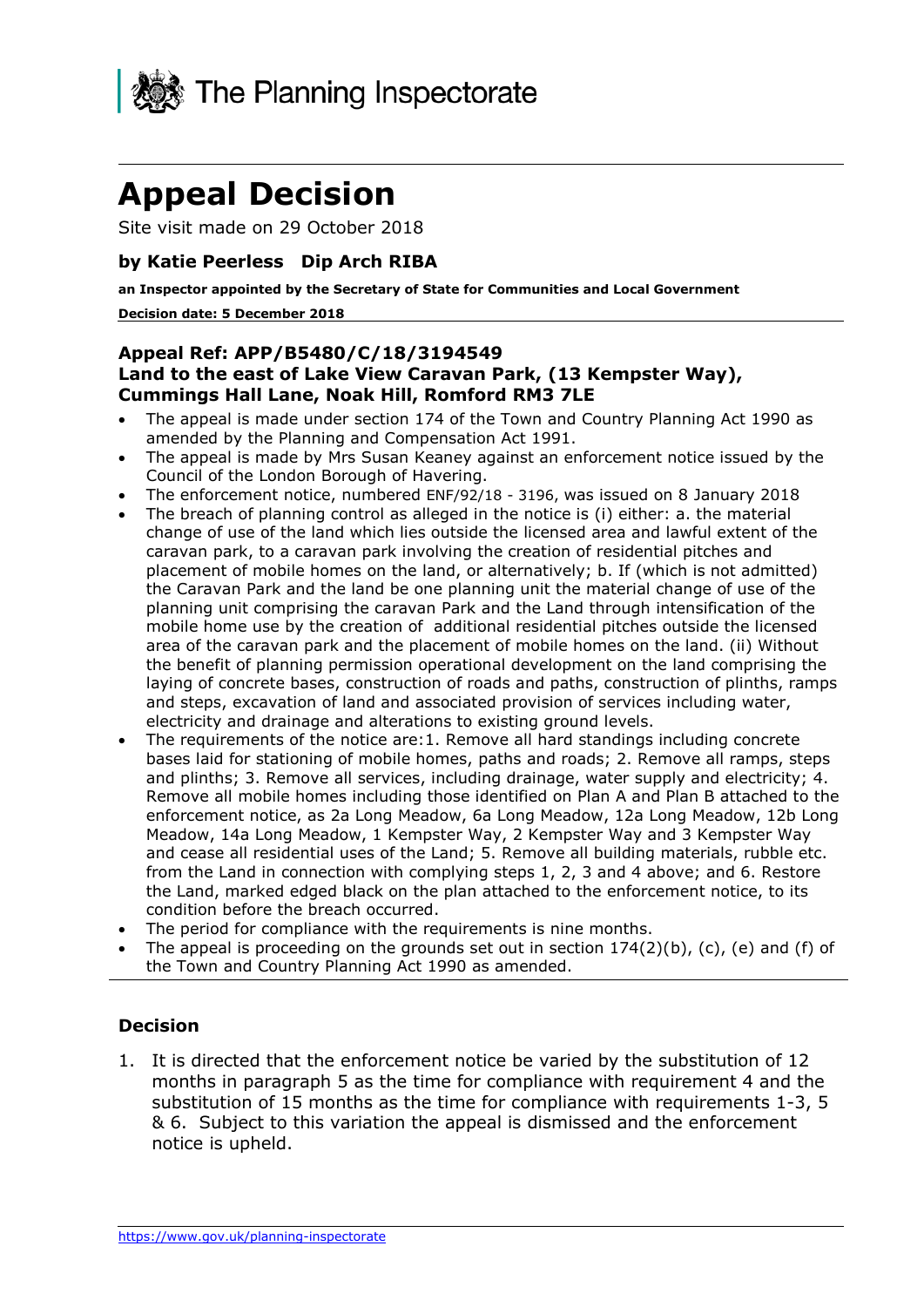## **Main Issues**

2. I consider the main issues in this case are:

 On ground (b): whether the alleged change of use has occurred as a matter of fact and if it has;

 On ground (c): whether the development enforced against is authorised through falling within the planning unit that contains the established caravan park and, if it is, whether the addition of the development enforced against would bring about a material change of use.

 On ground (f): whether the requirements of the notice exceed what is necessary to remedy the breach of planning control;

 On ground (e): whether the notice has been properly served on everyone with an interest in the land.

## **Site and surroundings**

- 3. The appeal site is a parcel of land within the Green Belt and lies immediately adjacent to an established caravan park which contains 'park home' type units for permanent residential occupation and a car park. The caravan park is approached via Cummings Hall Lane, a track leading from Noak Hill Road and there is a public footpath (part of the London Loop) running from Cummings Hall Lane close to the corner of the appeal site, along its eastern boundary.
- caravan park and is in the same ownership. The site owners state that this has been the case since at least 2002. 4. The appeal site is enclosed within the boundary fence that surrounds the wider
- 5. 20 Concrete bases have been laid on the land and the construction of an access road has begun. This was halted when the Council served a stop notice to prevent further work. At the time of my site visit there were 8 bases with park homes stationed on them of which 5 were apparently occupied.

## **Reasons**

## *Ground (b)*

 place as a matter of fact. It is clear that caravans have been sited on the land identified on the enforcement notice and that hard standings and the base of an access road have been laid. Whether or not this amounts to development requiring planning permission will be considered under the appeal on ground (c). However, the development has taken place and the appeal on ground (b) 6. An appeal on ground (b) claims that the development concerned has not taken therefore fails.

## *Ground (c)*

 7. The appellant has not addressed the Council's reasons for issuing the notice in her representations other than stating that the land is a mobile home site placed. However, these have been fully discussed in appeal ref: APP/B5480/C/18/3196202, which has been brought by the owners of the site. In that Decision, which considers whether the site has a lawful use as a the use of the land as a residential caravan park and it appears never to have had a site license for this use. where the owners have expanded the area where mobile homes may be caravan site, I have found that that there is no specific planning permission for